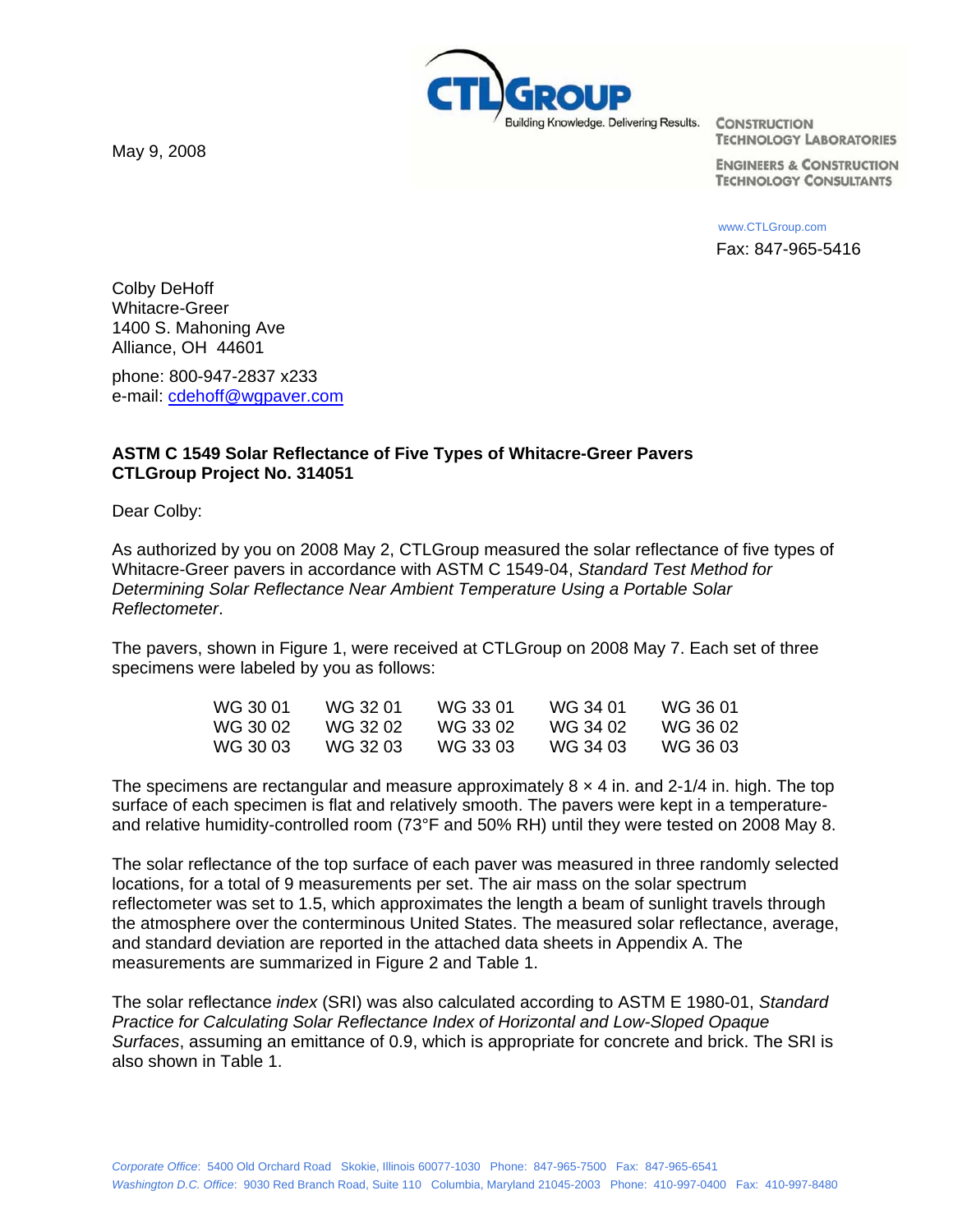If you have any questions, please do not hesitate to call.

Sincerely,

ledgor Morceau

Medgar Marceau, PE (Illinois), CSI, LEED-AP Building Science Engineer Building Science and Sustainability

MMarceau@CTLGroup.com Phone: (847) 972-3154



**Figure 1. Pavers labeled WG 30, WG 32, WG 33, WG 34, and WG 36 (left to right) and 01 to 03 (top to bottom).** 

| Table 1. Average Solar Reflectance, Standard Deviation, and Solar Reflectance Index (Rounded) |
|-----------------------------------------------------------------------------------------------|
|-----------------------------------------------------------------------------------------------|

| Paver label | Solar reflectance | <b>Standard deviation</b> | Solar reflectance<br>index (SRI)* |
|-------------|-------------------|---------------------------|-----------------------------------|
| WG 30       | 0.37              | 0.007                     | 41                                |
| WG 32       | 0.33              | 0.004                     | 36                                |
| WG 33       | 0.28              | 0.004                     | 29                                |
| WG 34       | 0.23              | 0.006                     | 23                                |
| WG 36       | 0.33              | 0.008                     | 36                                |

\*Assuming an emittance of 0.9, which is appropriate for concrete and brick.

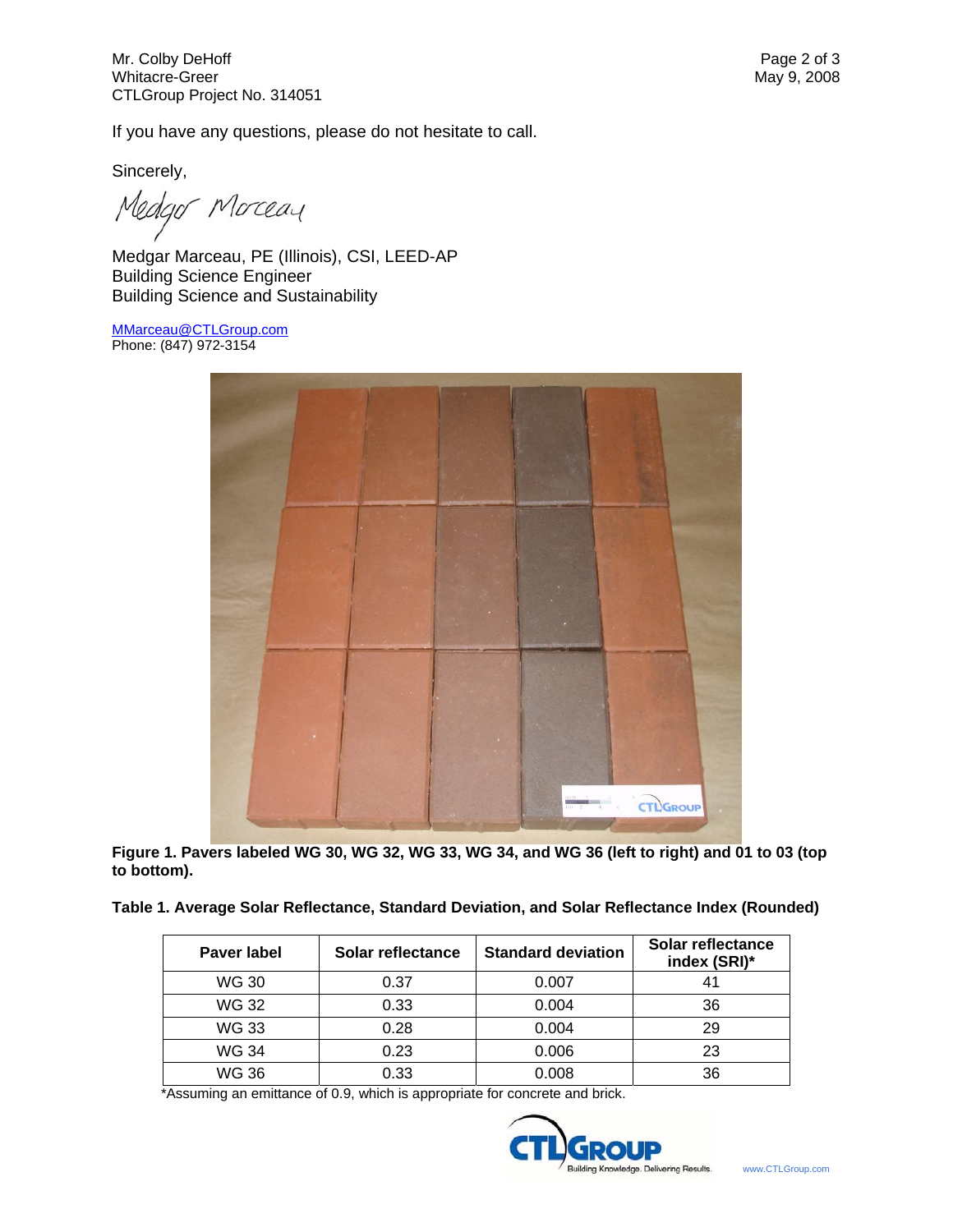

**Figure 2. Solar reflectance of five types of Whitacre-Greer pavers was measured according to ASTM C 1549. The solid dot represents one of three measurements per paver, and the circle-andcross represents the average of nine measurements per type.** 

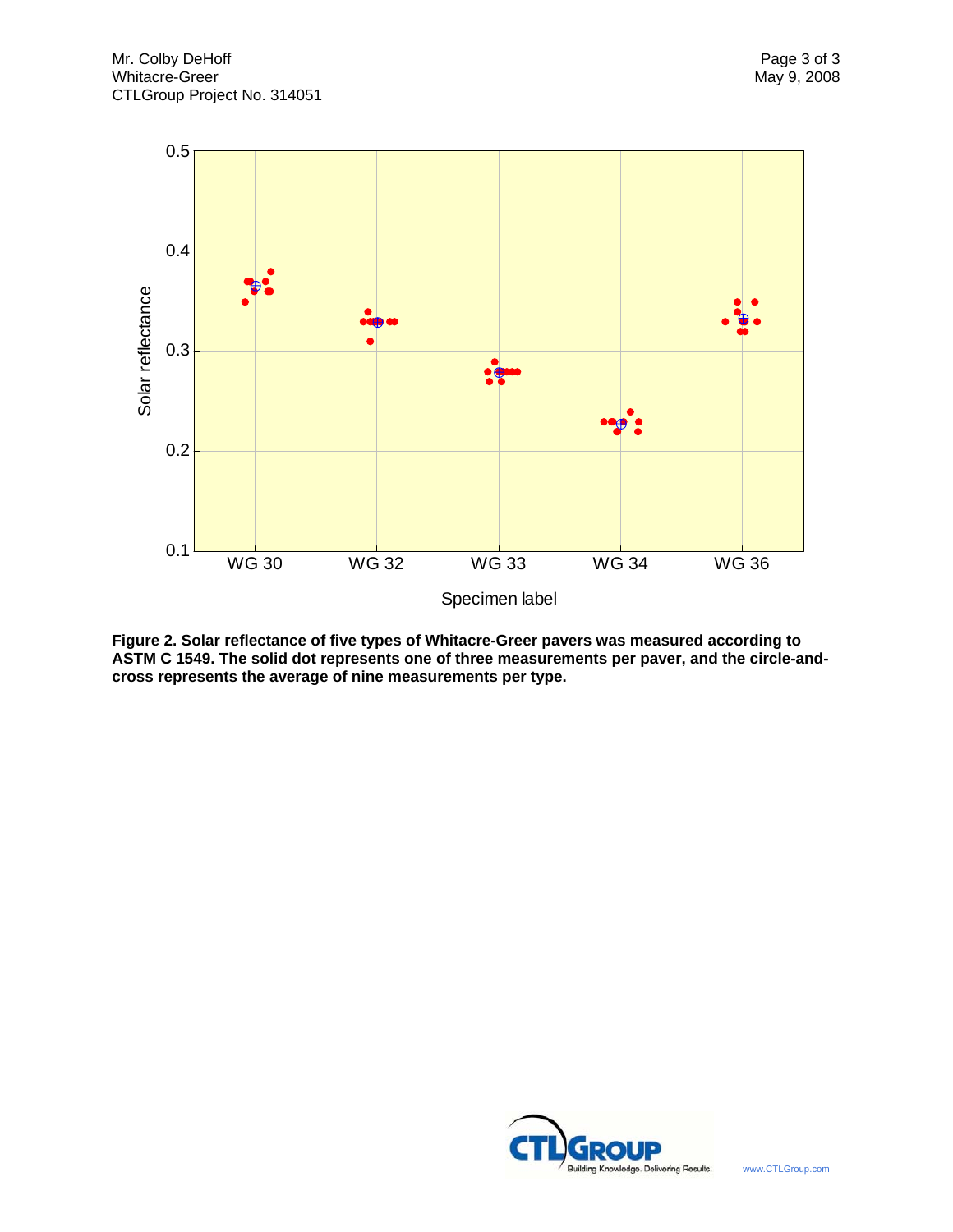# **APPENDIX A**

ASTM C 1549, SOLAR REFLECTANCE NEAR AMBIENT TEMPERATURE USING A PORTABLE SOLAR REFLECTOMETER, DATA SHEETS

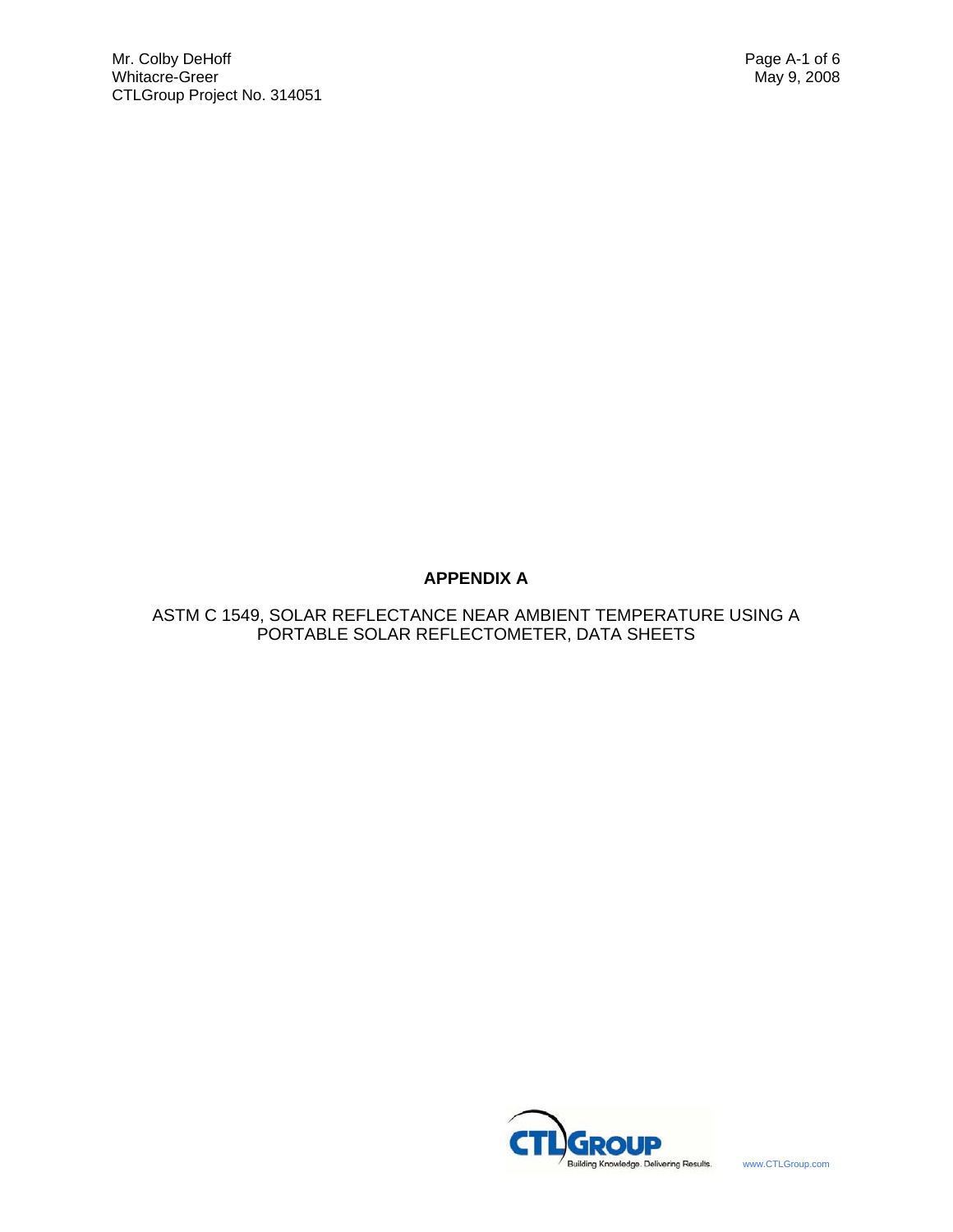

| Client:  | Whitacre-Greer              | CTLGroup project no.:  | 314051                   |
|----------|-----------------------------|------------------------|--------------------------|
| Project: | C1549 Whitacre-Greer Pavers | CTLGroup project mgr.: | M. Marceau               |
| Contact: | Colby DeHoff                | Analyst:<br>Approved:  | M. Marceau<br>J. Shearer |
|          | 800-947-2837 x233           | Date tested:           | 2008 May 8               |
|          |                             |                        |                          |

## ASTM C 1549, Solar Reflectance Near Ambient Temperature Using a Portable Solar Reflectometer<sup>1,2</sup> **WG 30**

| Specimen                              | Location                                   | Location<br>reflectance | Specimen<br>reflectance |
|---------------------------------------|--------------------------------------------|-------------------------|-------------------------|
|                                       | 1                                          | 0.36                    |                         |
| WG 30 01                              | $\overline{2}$                             | 0.37                    | 0.37                    |
|                                       | 3                                          | 0.37                    |                         |
|                                       | 1                                          | 0.37                    |                         |
| WG 30 02                              | $\overline{2}$                             | 0.38                    | 0.37                    |
|                                       | 3                                          | 0.37                    |                         |
|                                       | 1                                          | 0.35                    |                         |
| WG 30 03                              | $\overline{c}$                             | 0.36                    | 0.36                    |
|                                       | 3                                          | 0.36                    |                         |
| <b>Standard deviation</b>             |                                            | 0.007                   |                         |
| <b>Overall average</b>                |                                            | 0.37                    |                         |
|                                       | Solar reflectance index (SRI) <sup>3</sup> | Low wind                | 39                      |
|                                       | corresponding to convective                | <b>Medium wind</b>      | 41                      |
| coefficients of three wind conditions |                                            | <b>High wind</b>        | 42                      |

1. Tested in accordance with ASTM C 1549 - 04, *Standard Test Method for Determining Solar Reflectance Near Ambient Temperature Using a Portable Solar Reflectometer* .

2. Air mass index is 1.5.

3. Solar reflectance index calculated according to ASTM E 1980 - 01, *Standard Practice for Calculating Solar Reflectance Index of Horizontal and Low-Sloped Opaque Surfaces* with an emittance for concrete or brick of 0.9.

Page A-2 of 6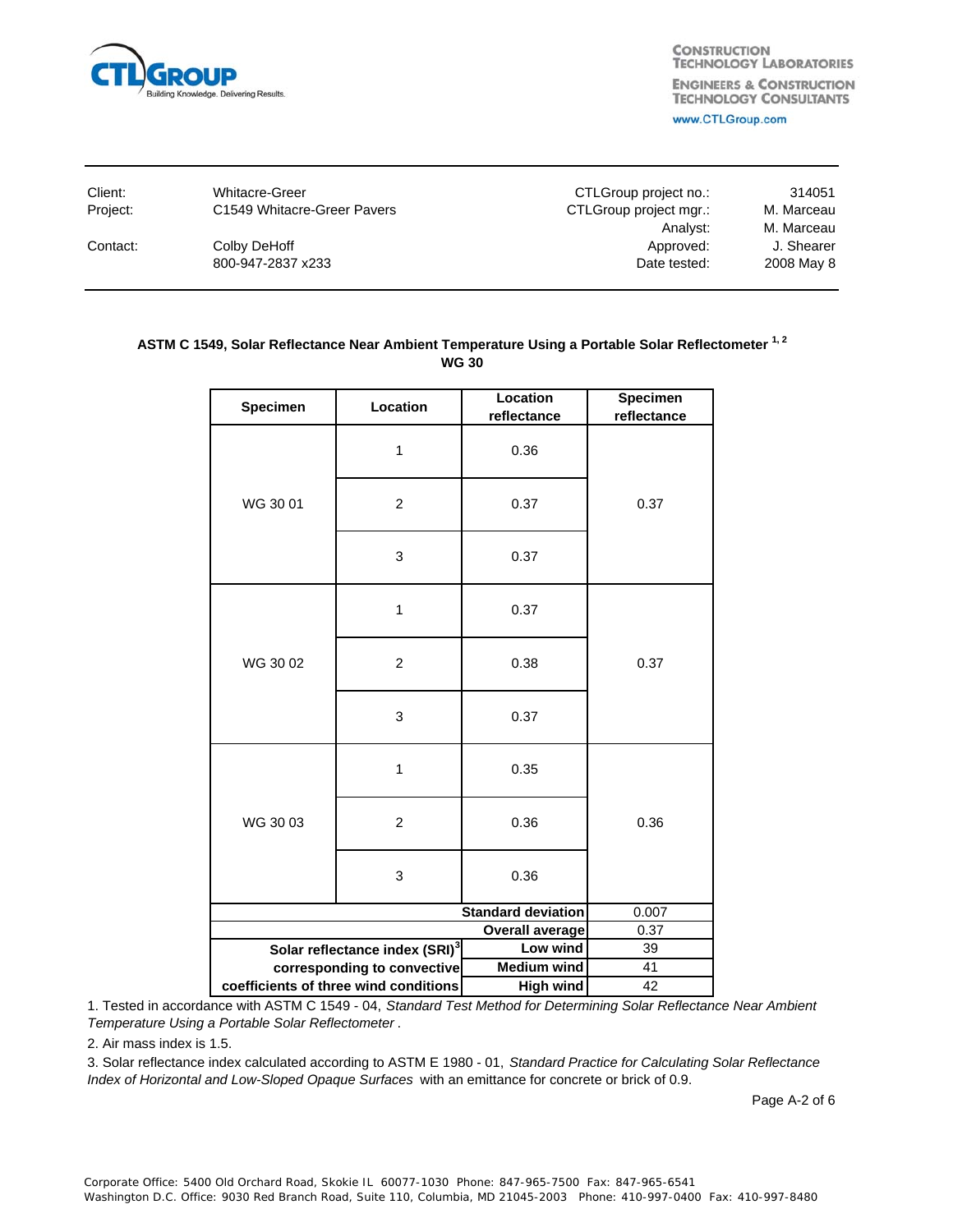

| <b>Whitacre-Greer</b>       | CTLGroup project no.:  | 314051     |
|-----------------------------|------------------------|------------|
| C1549 Whitacre-Greer Pavers | CTLGroup project mgr.: | M. Marceau |
|                             | Analyst:               | M. Marceau |
| Colby DeHoff                | Approved:              | J. Shearer |
| 800-947-2837 x233           | Date tested:           | 2008 May 8 |
|                             |                        |            |

## ASTM C 1549, Solar Reflectance Near Ambient Temperature Using a Portable Solar Reflectometer<sup>1,2</sup> **WG 32**

| Specimen<br>Location                  |                                            |                           |             |
|---------------------------------------|--------------------------------------------|---------------------------|-------------|
| Specimen                              | Location                                   | reflectance               | reflectance |
|                                       |                                            |                           |             |
|                                       | 1                                          | 0.33                      |             |
|                                       |                                            |                           |             |
|                                       |                                            |                           |             |
| WG 3201                               | $\overline{c}$                             | 0.33                      | 0.33        |
|                                       |                                            |                           |             |
|                                       |                                            |                           |             |
|                                       | 3                                          | 0.33                      |             |
|                                       |                                            |                           |             |
|                                       | 1                                          | 0.33                      |             |
|                                       |                                            |                           |             |
|                                       |                                            |                           |             |
| WG 3202                               | $\overline{2}$                             | 0.34                      | 0.33        |
|                                       |                                            |                           |             |
|                                       | 3                                          | 0.33                      |             |
|                                       |                                            |                           |             |
|                                       |                                            |                           |             |
|                                       | 1                                          | 0.31                      |             |
|                                       |                                            |                           |             |
| WG 3203                               | $\overline{2}$                             | 0.33                      | 0.32        |
|                                       |                                            |                           |             |
|                                       |                                            |                           |             |
|                                       | 3                                          | 0.33                      |             |
|                                       |                                            |                           |             |
|                                       |                                            | <b>Standard deviation</b> | 0.004       |
| <b>Overall average</b>                |                                            |                           | 0.33        |
|                                       | Solar reflectance index (SRI) <sup>3</sup> | Low wind                  | 34          |
|                                       | corresponding to convective                | <b>Medium wind</b>        | 36          |
| coefficients of three wind conditions |                                            | <b>High wind</b>          | 37          |

1. Tested in accordance with ASTM C 1549 - 04, *Standard Test Method for Determining Solar Reflectance Near Ambient Temperature Using a Portable Solar Reflectometer* .

2. Air mass index is 1.5.

3. Solar reflectance index calculated according to ASTM E 1980 - 01, *Standard Practice for Calculating Solar Reflectance Index of Horizontal and Low-Sloped Opaque Surfaces* with an emittance for concrete or brick of 0.9.

Page A-3 of 6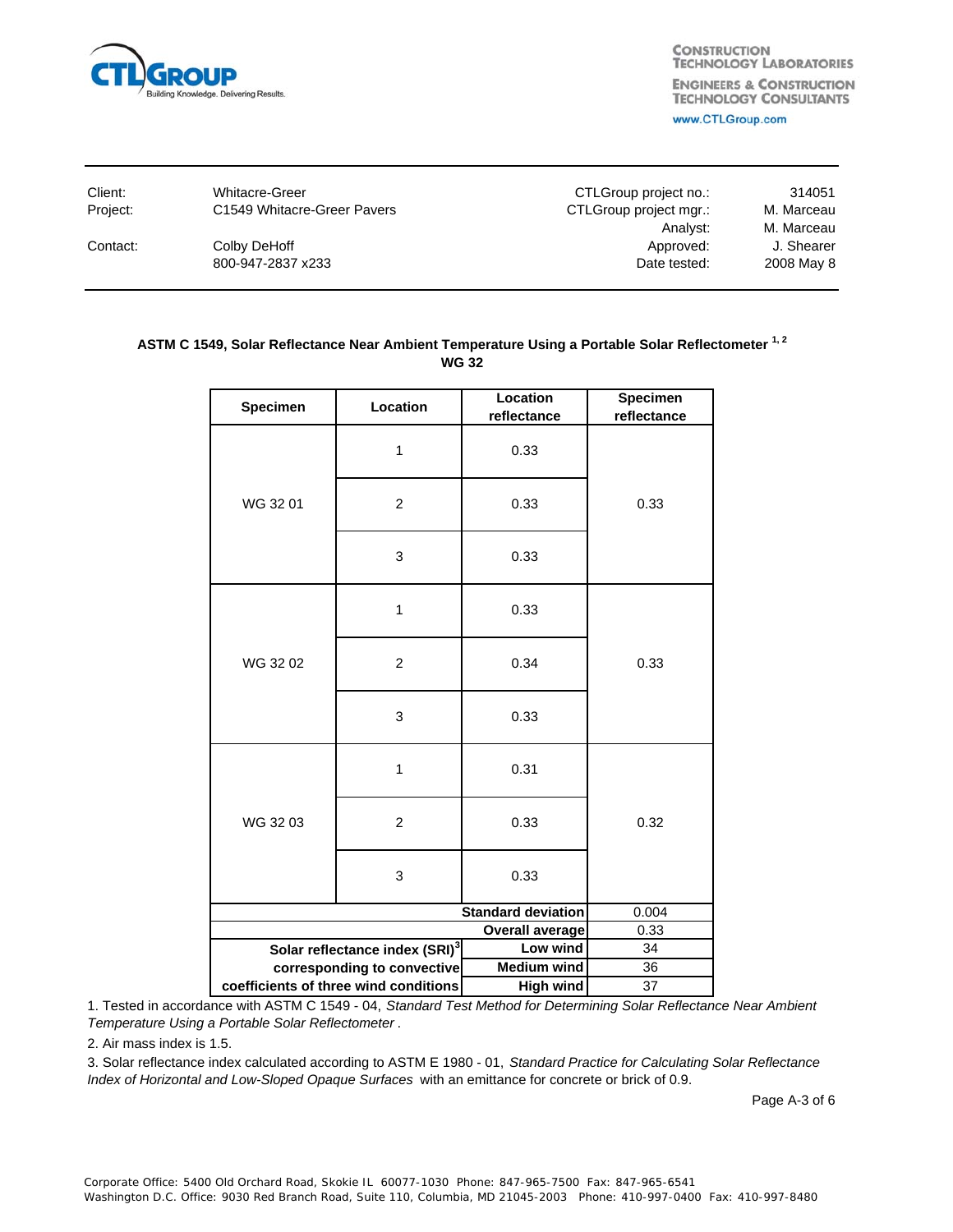

| Client:  | Whitacre-Greer              | CTLGroup project no.:  | 314051                   |
|----------|-----------------------------|------------------------|--------------------------|
| Project: | C1549 Whitacre-Greer Pavers | CTLGroup project mgr.: | M. Marceau               |
| Contact: | Colby DeHoff                | Analyst:<br>Approved:  | M. Marceau<br>J. Shearer |
|          | 800-947-2837 x233           | Date tested:           | 2008 May 8               |
|          |                             |                        |                          |

## ASTM C 1549, Solar Reflectance Near Ambient Temperature Using a Portable Solar Reflectometer<sup>1,2</sup> **WG 33**

| Specimen                              | Location                                   | Location<br>reflectance | <b>Specimen</b><br>reflectance |
|---------------------------------------|--------------------------------------------|-------------------------|--------------------------------|
|                                       |                                            |                         |                                |
|                                       | 1                                          | 0.28                    |                                |
|                                       |                                            |                         |                                |
| WG 33 01                              | $\overline{2}$                             | 0.29                    | 0.28                           |
|                                       |                                            |                         |                                |
|                                       | 3                                          | 0.28                    |                                |
|                                       |                                            |                         |                                |
|                                       | 1                                          | 0.27                    |                                |
|                                       |                                            |                         |                                |
|                                       |                                            |                         |                                |
| WG 3302                               | $\overline{2}$                             | 0.27                    | 0.27                           |
|                                       |                                            |                         |                                |
|                                       | 3                                          | 0.28                    |                                |
|                                       |                                            |                         |                                |
|                                       | 1                                          | 0.28                    |                                |
|                                       |                                            |                         |                                |
| WG 3303                               | $\overline{c}$                             | 0.28                    | 0.28                           |
|                                       |                                            |                         |                                |
|                                       | 3                                          | 0.28                    |                                |
|                                       |                                            |                         |                                |
| <b>Standard deviation</b>             |                                            |                         | 0.004                          |
| Overall average                       |                                            |                         | 0.28                           |
|                                       | Solar reflectance index (SRI) <sup>3</sup> | Low wind                | 28                             |
|                                       | corresponding to convective                | <b>Medium wind</b>      | 29                             |
| coefficients of three wind conditions |                                            | <b>High wind</b>        | 30                             |

1. Tested in accordance with ASTM C 1549 - 04, *Standard Test Method for Determining Solar Reflectance Near Ambient Temperature Using a Portable Solar Reflectometer* .

2. Air mass index is 1.5.

3. Solar reflectance index calculated according to ASTM E 1980 - 01, *Standard Practice for Calculating Solar Reflectance Index of Horizontal and Low-Sloped Opaque Surfaces* with an emittance for concrete or brick of 0.9.

Page A-4 of 6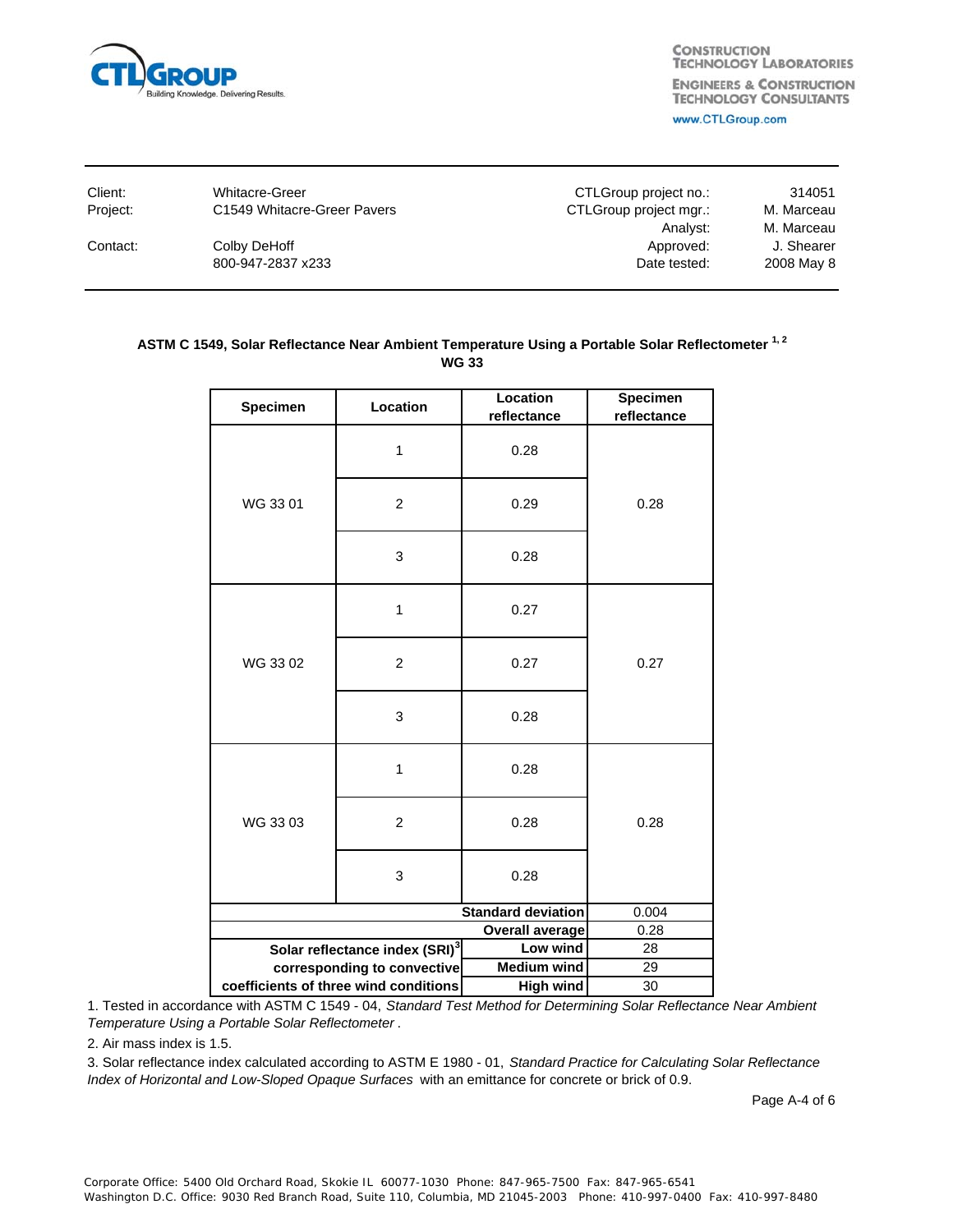

| <b>Whitacre-Greer</b>       | CTLGroup project no.:  | 314051     |
|-----------------------------|------------------------|------------|
| C1549 Whitacre-Greer Pavers | CTLGroup project mgr.: | M. Marceau |
|                             | Analyst:               | M. Marceau |
| Colby DeHoff                | Approved:              | J. Shearer |
| 800-947-2837 x233           | Date tested:           | 2008 May 8 |
|                             |                        |            |

## ASTM C 1549, Solar Reflectance Near Ambient Temperature Using a Portable Solar Reflectometer<sup>1,2</sup> **WG 34**

|                                       | Location                                   | Location           | Specimen    |
|---------------------------------------|--------------------------------------------|--------------------|-------------|
| Specimen                              |                                            | reflectance        | reflectance |
|                                       | 1                                          | 0.23               |             |
| WG 34 01                              | $\overline{c}$                             | 0.23               | 0.23        |
|                                       | 3                                          | 0.24               |             |
|                                       | 1                                          | 0.22               |             |
| WG 34 02                              | $\overline{2}$                             | 0.22               | 0.22        |
|                                       | 3                                          | 0.22               |             |
|                                       | 1                                          | 0.23               |             |
| WG 34 03                              | $\overline{c}$                             | 0.23               | 0.23        |
|                                       | 3                                          | 0.23               |             |
| <b>Standard deviation</b>             |                                            |                    | 0.006       |
| <b>Overall average</b>                |                                            |                    | 0.23        |
|                                       | Solar reflectance index (SRI) <sup>3</sup> | Low wind           | 21          |
|                                       | corresponding to convective                | <b>Medium wind</b> | 23          |
| coefficients of three wind conditions |                                            | <b>High wind</b>   | 24          |

1. Tested in accordance with ASTM C 1549 - 04, *Standard Test Method for Determining Solar Reflectance Near Ambient Temperature Using a Portable Solar Reflectometer* .

2. Air mass index is 1.5.

3. Solar reflectance index calculated according to ASTM E 1980 - 01, *Standard Practice for Calculating Solar Reflectance Index of Horizontal and Low-Sloped Opaque Surfaces* with an emittance for concrete or brick of 0.9.

Page A-5 of 6